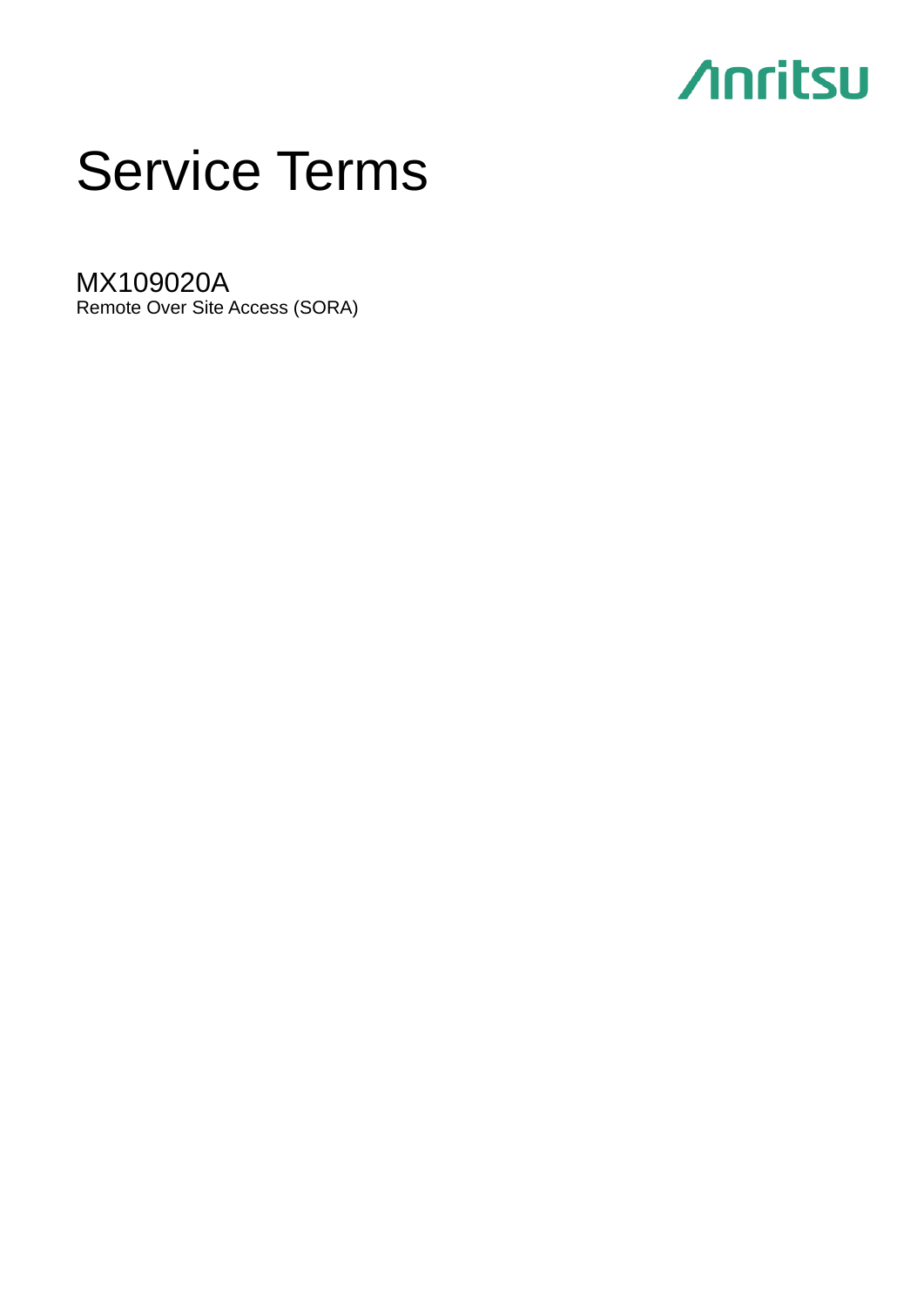## **MX109020A Site Over Remote Access Service Terms**

This MX109020A Site Over Remote Access Service Terms (hereafter "Service Terms") describes the terms and conditions of license service provided by ANRITSU CORPORATION (hereafter "we" and/or "us") to those customers who has purchased a designated product ("Measurement Equipment") from us (hereafter "Customer"). We will provide a service which allows you to operate the Measurement Equipment remotely through the Internet (hereafter "Service") by agreeing to this Service Terms.

## Article 1 (Contents of the Service)

We will provide Customers with the following services:

- (1) To be able to connect to the Measurement Equipment from Customer's personal computer (hereafter "PC") through the Internet.
- (2) To be able to remotely control the screen of the Measurement Equipment from the PC.
- (3) To be able to access the storage medium in the Measurement Equipment from PC and to read and write files.
- (4) To be able to obtain and manage individual information of multiple Measurement Equipment connected to the PC.
- (5) To be able to upload files from the Measurement Equipment to customer-specified cloud storage

## Article 2 (Terms of Use)

Customer is to fulfill and agree to the following conditions in order to use this Service:

- (1) Users are limited to Customer only and should not be used by any other third party.
- (2) Do not disclose or transfer the Service ID or password to any other third party.
- (3) Customer may not change the place of residence (country) for Customer`s use of this Service without obtaining our written consent.
- (4) Do not use or divert for military, military purposes, or weapons of mass destruction.
- (5) Properly manage Service ID and password to prevent theft, loss or unauthorized use of the Service by third party.
- (6) Install the license specified by our company on the Measurement Equipment.
- (7) Unintended operation may occur when using a web browser other than Chrome or Firefox for the PC web browser.
- (8) Communication cost between the Measurement Equipment and the PC shall be borne by the Customer.
- (9) If the communication speed between the Measurement Equipment and the Internet service provider is less than 384 kbps and the communication speed between the PC and the Internet service provider is less than 1 Mbps, the Service may not be used smoothly as expected.
- (10) Log in to the URL provided by us from the above described browser and activate the account in accordance with the procedure specified by us (hereafter "Activation").
- (11) Register contact e-mail address necessary for us to provide appropriate notification to the Customer by the procedure specified by us, and update this address at your own risk during the use of this Service.
- (12) Customer may set individual information (serial number) and its active duration of the Measurement Equipment to connect to the Service to prevent unintended third-party measurement equipment to connect to the Service. It is the Customer's responsibility to maintain and manage such settings during the Service period.
- (13) This Service cannot be provided in the following countries / regions: People's Republic of China, Russian Federation, or any other country or region where the government may restrict access to servers operated by Amazon.com.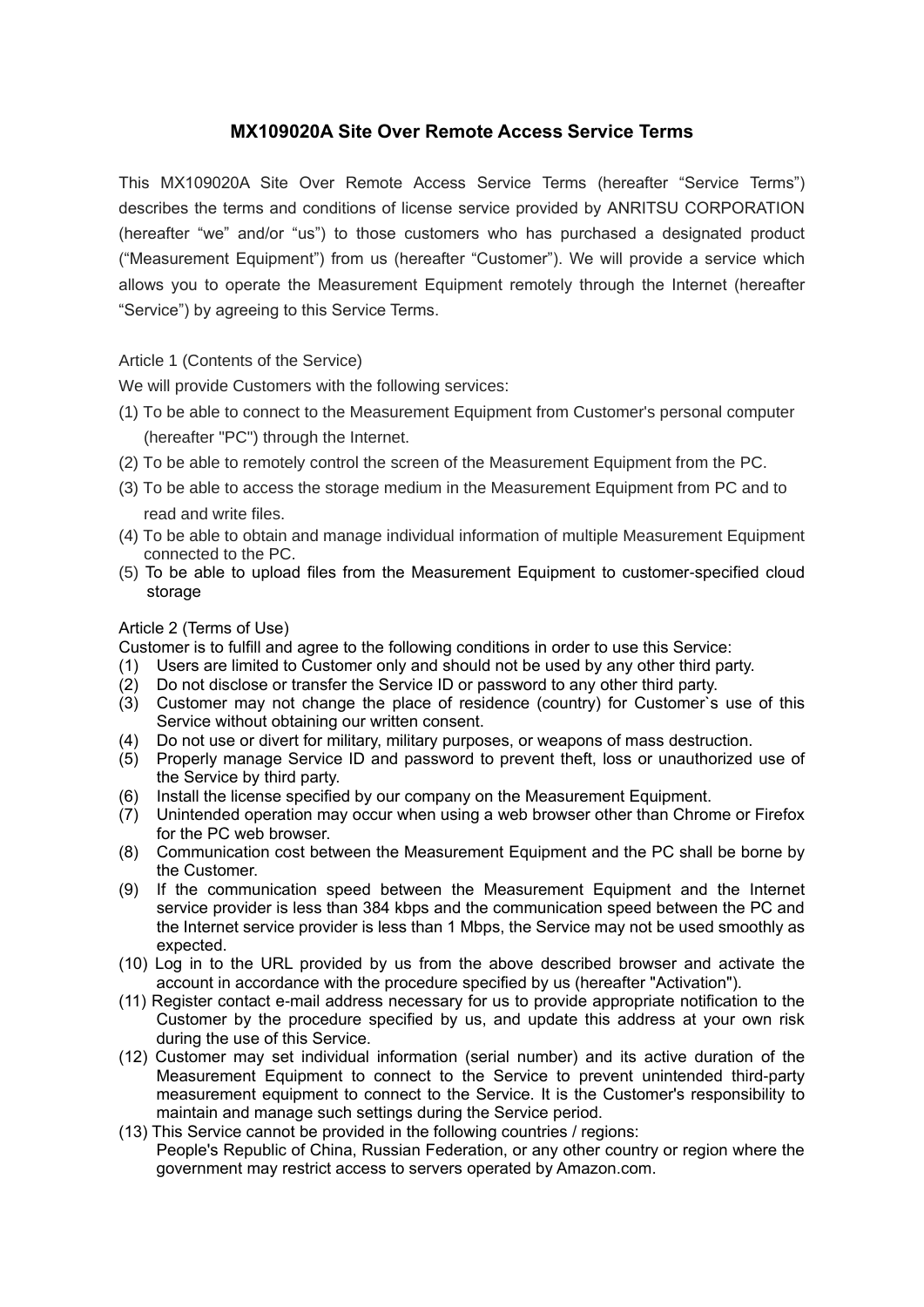Article 3 (License Type)

The types of licenses for this Service are listed in Appendix 1.

Article 4 (Active Duration)

- 1. This Service can be used only by the Customer who has purchased the term license specified in Appendix 1, and the active duration is the period specified by the term license.
- 2. The number of days remaining in the active duration of the Service shall be reduced by the number of days from 0:00:00 on the day following the Coordinated Universal Time at the time of Activation by the Customer.
- 3. If Activation is not performed 60 days after we ship the Measurement Equipment, the remaining date of the active duration will be reduced from that point.
- 4. Customers who have a remaining validity period of this Service can extend the validity period in addition to the remaining days by purchasing a term license specified in Appendix 1.
- 5. The extension of the validity period of this Service will be executed by us within 5 business days from the date we receive the order of the term license. The number of days of the effective remaining period of the extended result is calculated according to the following formula.
- ・Extended days are A days. The remaining days at the time of extension execution is B days. If B is 90 days or less: Remaining days after extension  $= A + B$ 
	- If B is greater than 90 days: Remaining days after extension  $= A + 90$

Article 5 (Measures After End of Service)

- 1. Customer can log in to the Service for 180 days after the Service period. However, connection between the PC and the Measurement Equipment will not be active. Within this 180 days, Customer may:
	- (1) Delete account and all the information contained within the Service.
	- (2) Purchase a term license and restart this Service.
- 2. All the Customer`s information will be deleted 180 days after the end of Service.

#### Article 6 (Fee)

- 1. The amount of fee for this Service will be separately provided by us.
- 2. We may revise our Service fee or extension fee. In this case, we will notify Customer at least three months before the end of this Service.
- 3. We will not refund Service fee paid by Customer. However, this will not apply if the Service is canceled or terminated for reasons attributable to us.

#### Article 7 (Disclaimer)

We will not be liable for any interruption or suspension of this Service due to reasons not attributable to us, and for any damages (direct damage or indirect damage) caused to Customer, unless it is our intentional or gross negligence. In no event shall our liability to Customer exceed the Service fee we have received from Customer.

#### Article 8 (Change)

- 1. If any of the following items applies, we will notify Customer of the change, the contents of this Service Terms after the change, and the time when the change will take effect, by notifying the Customer or by other methods we consider appropriate. By doing so, the contents of the Service Terms may be changed. In the case listed in item 2, such notice will be given in advance 30 days before the effective date of the change.
	- (1) When a change in these Service Terms conforms to Customer's interests.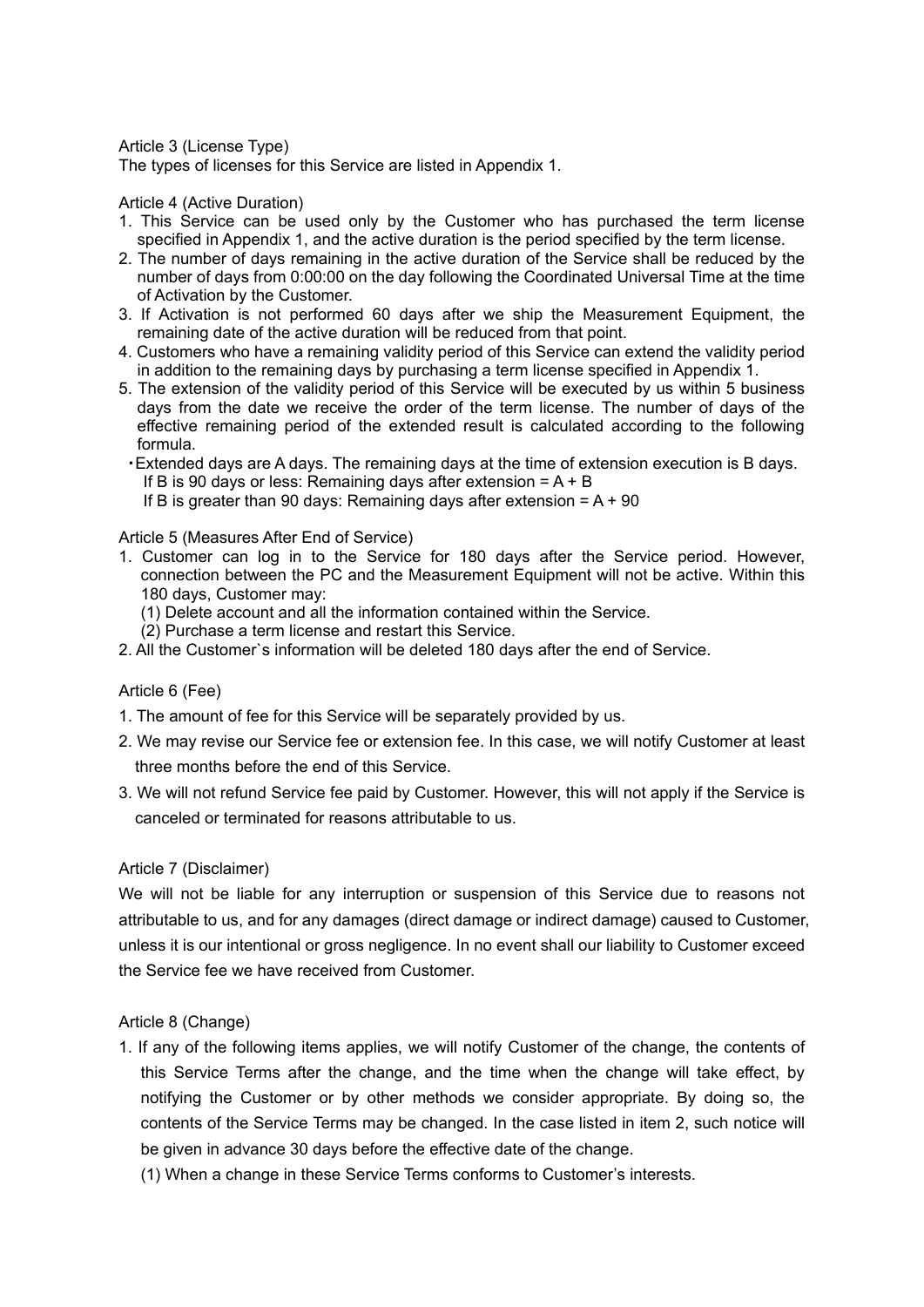- (2) When the change of the Service Terms is reasonable and does not violate the purpose of conducting transactions related to the Service between us and the Customer
- 2. Changes to these Service Terms will not apply to Customers who are using the Service prior to the date of such change, until next extension of the Service, except in the interests of Customer.

#### Article 9 (Interruption / Cancellation)

We may suspend or cancel the operation of this Service if any of the following items applies:

- (1) The Service cannot be provided as usual due to war, riot, mayhem, labor dispute, earthquake, eruption, flood, tsunami, fire, power outage or other emergency.
- (2) Due to government regulations or orders, or when telecommunication carriers suspends providing services.
- (3) When it is confirmed that the facilities managed by us may damage Customer`s facilities due to security problems.
- (4) When it is confirmed that the facilities managed by the Customer may damage our facilities due to security problems.
- (5) Any other reason which we determine that temporary interruption is necessary for the operation of this Service.

#### Article 10 (Suspension)

We may suspend the Service immediately without any notice if Customer falls into any of the following items:

- (1) Initiation of bankruptcy or any similar type of proceedings; Delinquency of bills or checks; Provisional seizure; Security seizure or seizure as a debtor.
- (2) When the Customer is likely to cause serious harm or damage to us.
- (3) Violation of export-related laws and regulations.
- (4) When there are any other reasonable grounds that the Service cannot be continued.

#### Article 11 (Notification)

We will notify Customer by e-mail as registered in Item 11, Paragraph 1, Article 2, when the following events occur:

- (1) When the remaining days of this Service is less than 30 days.
- (2) When the Service Terms will be changed.
- (3) When we suspend all or part of this Service temporarily.
- (4) When we stop providing this Service.

Article 12 (Handling of Personal Data)

We will use the personal data provided by the Customer to perform this Service and handle it appropriately in accordance with our Privacy Policy.

\* Our privacy policy Anritsu Group Privacy Policy <https://www.anritsu.com/privacy-policy> Anritsu Web Privacy Statement <https://www.anritsu.com/privacy-statement>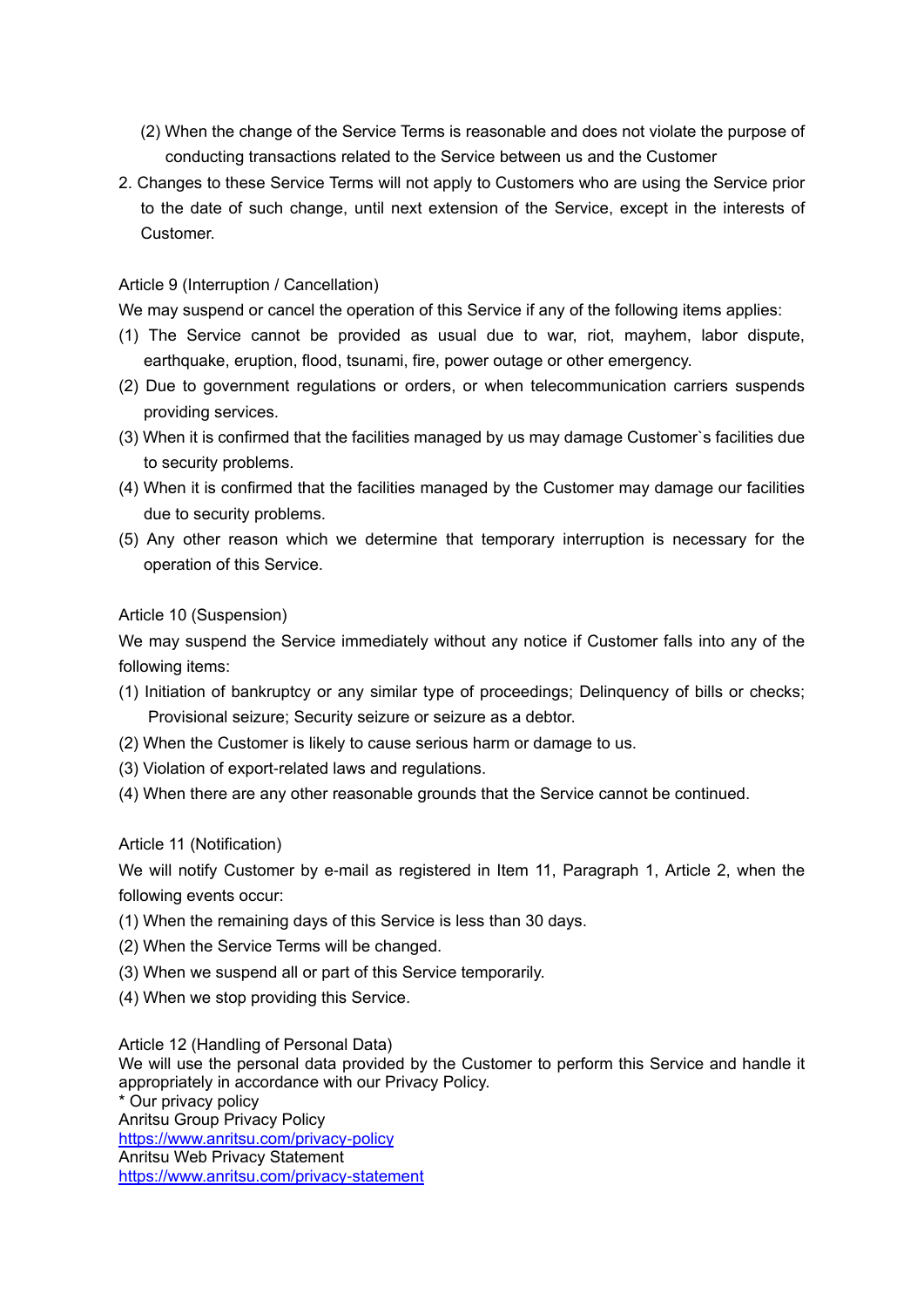#### Article 13 (Confidentiality)

We will not disclose to any third party, business or technical information which may be acquired through providing our Service to Customer.

#### Article 14 (Good Faith Negotiation)

In the event of any difference in the interpretation of any of the terms or matters that are not stipulated in this Service Terms shall be resolved in good faith between Customer and us.

#### Article 15 (Arbitration)

Notwithstanding the previous clause, if the matters are not resolved amicably, all disputes, controversies or differences which may arise between the Customer and us hereto, out of or in relation to or in connection with this Service Terms shall be finally settled by arbitration in Tokyo, Japan in accordance with the Commercial Arbitration Rules of The Japan Commercial Arbitration Association. The award rendered by the arbitrator(s) shall be final and binding upon the parties hereto.

Supplementary provision This Service Terms shall be effective March 15, 2021.

## Appendix 1

| MX109020A     | Site Over Remote Access Basic License                  |
|---------------|--------------------------------------------------------|
| MX109020A-001 | Site Over Remote Access 8 Units                        |
| MX109020A-002 | Site Over Remote Access Unlimited Units                |
| MX109020A-003 | Centralized Data Management                            |
| Term License  |                                                        |
|               | MX109020A-TL001 Site Over Remote Access 1 Year License |